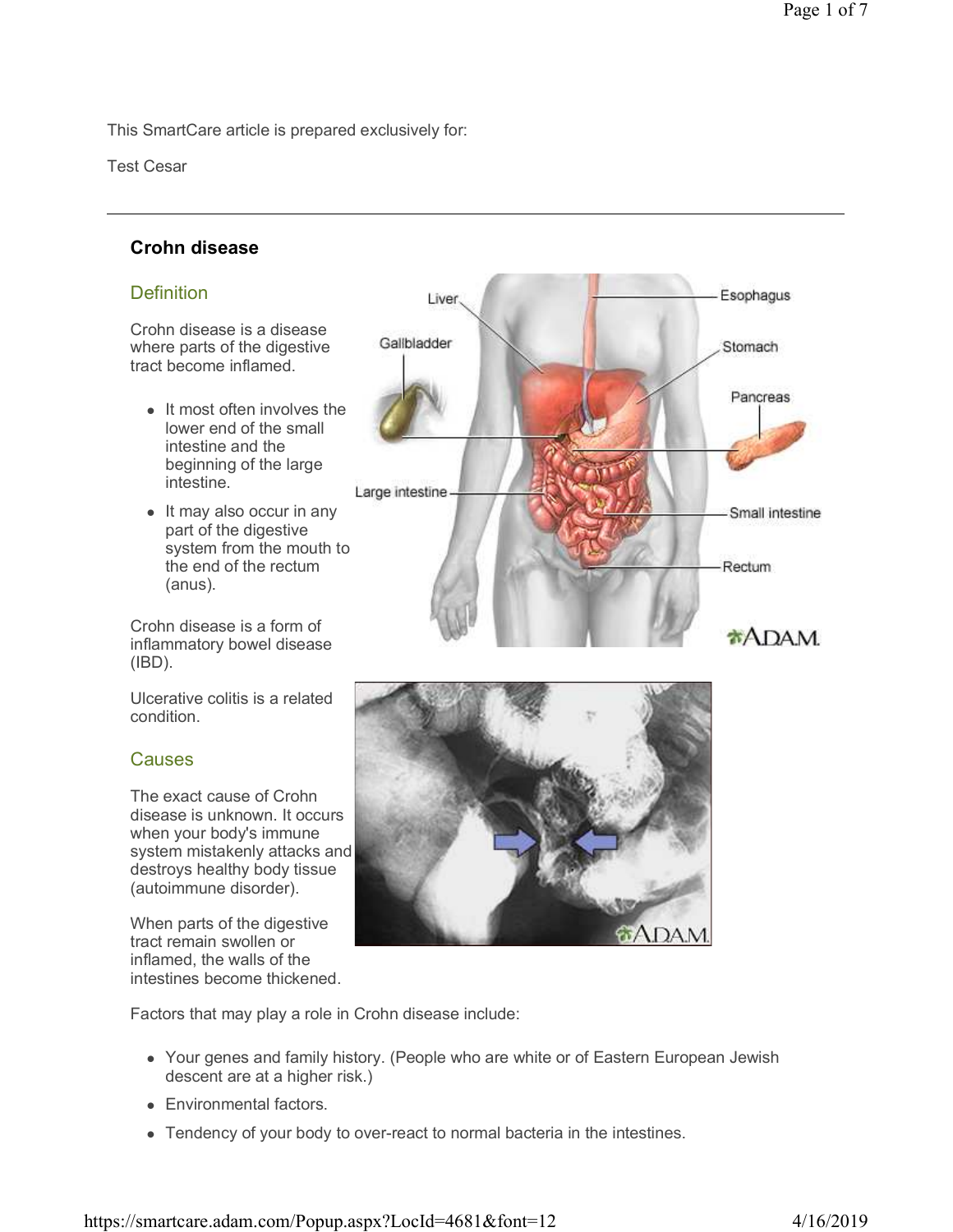• Smoking.

Crohn disease may occur at any age. It mostly occurs in people between ages 15 and 35.

# Symptoms

Symptoms depend on the part of the digestive tract involved. Symptoms range from mild to severe, and can come and go, with periods of flare-ups.

The main symptoms of Crohn disease are:

- Crampy pain in the abdomen (belly area).
- Fever.
- Fatigue.
- Loss of appetite and weight loss.
- Feeling that you need to pass stools, even though your bowels are already empty. It may involve straining, pain, and cramping.
- Watery diarrhea, which may be bloody.

Other symptoms may include:

- Constipation
- Sores or swelling in the eyes
- Draining of pus, mucus, or stools from around the rectum or anus (caused by something called a fistula)
- Joint pain and swelling
- Mouth ulcers
- Rectal bleeding and bloody stools
- Swollen gums
- Tender, red bumps (nodules) under the skin, which may turn into skin ulcers

# Exams and Tests



Inflammatory bowel disease (IBD)

**Ileum** portion of small intestine

**ADAM** 

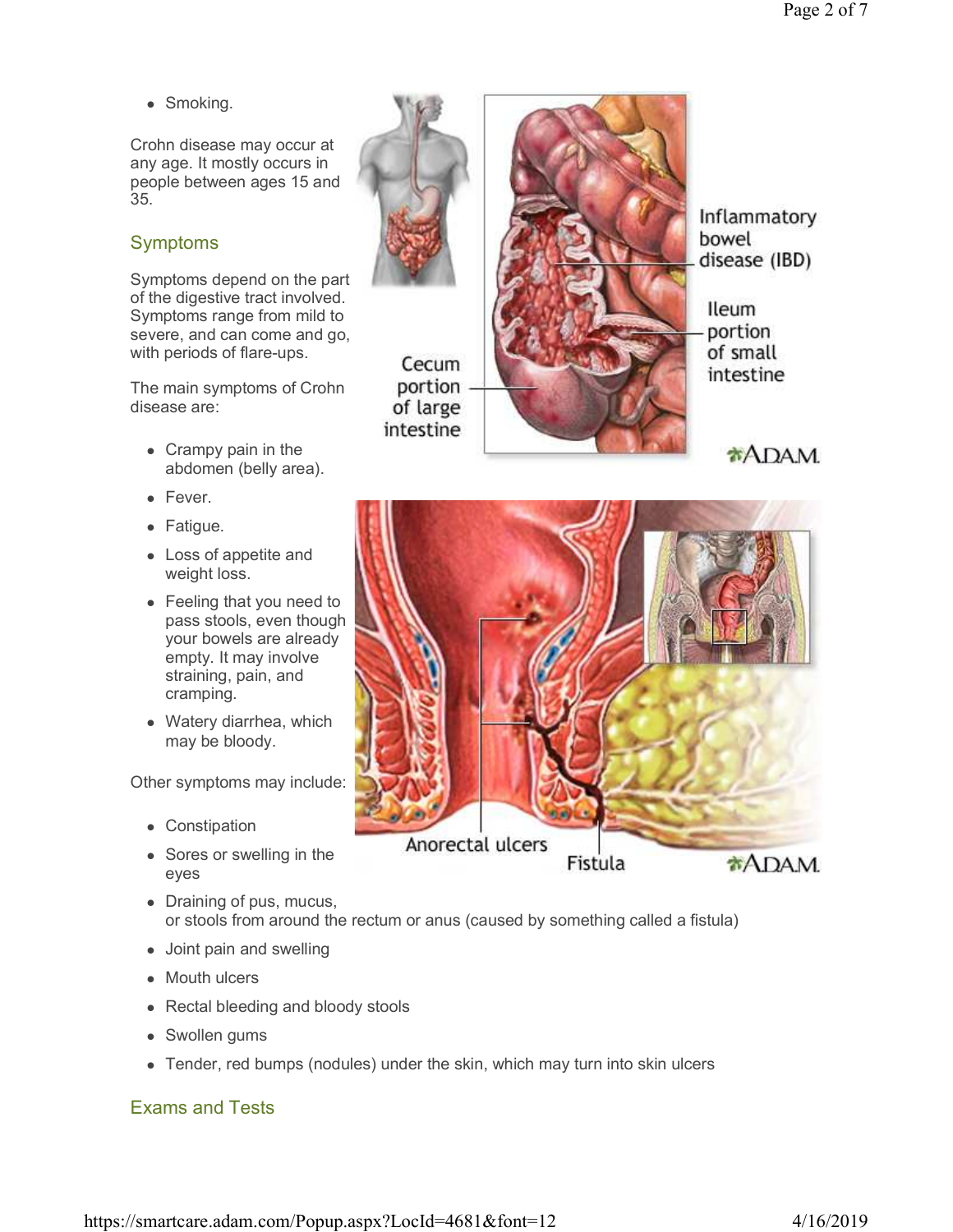A physical exam may show a mass or tenderness in the abdomen, skin rash, swollen joints, or mouth ulcers.

Tests to diagnose Crohn disease include:

- Barium enema or upper GI (gastrointestinal) series
- Colonoscopy or sigmoidoscopy
- CT scan of the abdomen
- Capsule endoscopy
- MRI of the abdomen
- Enteroscopy

A stool culture may be done to rule out other possible causes of the symptoms.

This disease may also alter the results of the following tests:

- Low albumin level
- High sed rate
- Fecal fat
- Low blood count (hemoglobin and hematocrit)
- Abnormal liver blood tests
- High white blood cell count
- Elevated fecal calprotectin level in stool

# **Treatment**

Tips for managing Crohn disease at home:

DIET AND NUTRITION

You should eat a well-balanced, healthy diet. Include enough calories, protein, and nutrients from a variety of food groups.

No specific diet has been shown to make Crohn symptoms better or worse. Types of food problems may vary from person to person.



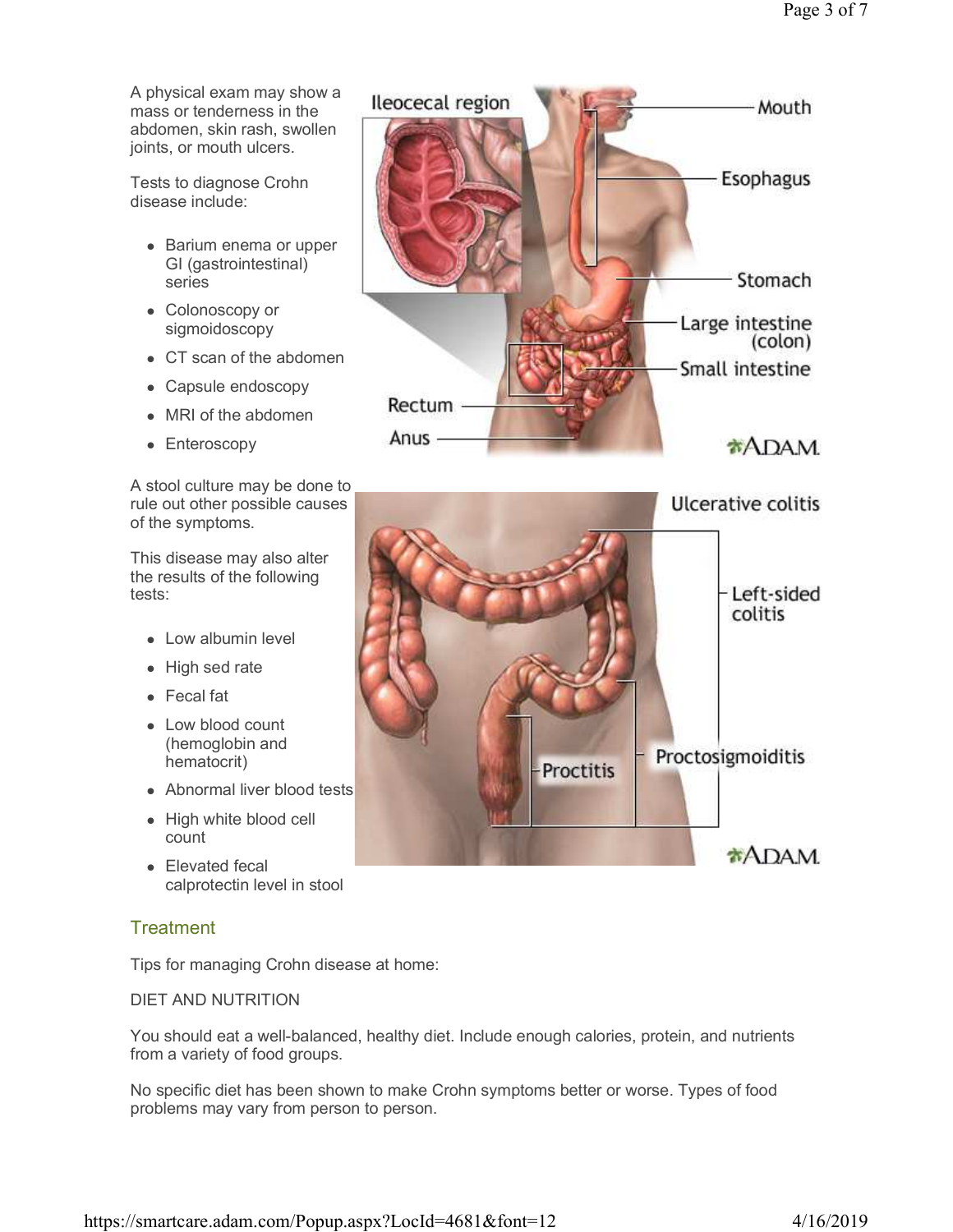Some foods can make diarrhea and gas worse. To help ease symptoms, try:

- Eating small amounts of food throughout the day.
- Drinking lots of water (drink small amounts often throughout the day).
- Avoiding high-fiber foods (bran, beans, nuts, seeds, and popcorn).
- Avoiding fatty, greasy or fried foods and sauces (butter, margarine, and heavy cream).
- Limiting dairy products if you have problems digesting dairy fats. Try low-lactose cheeses,



such as Swiss and cheddar, and an enzyme product, such as Lactaid, to help break down lactose.

 Avoiding foods that you know cause gas, such as beans and vegetables in the cabbage family, such as broccoli.

Ask your health care provider about extra vitamins and minerals you may need, such as:

- Iron supplements (if you are anemic)
- Calcium and vitamin D supplements to help keep your bones strong
- Vitamin B12 to prevent anemia

If you have an ileostomy, you will need to learn:

- Diet changes
- How to change your pouch
- How to care for your stoma

### **STRESS**

You may feel worried, embarrassed, or even sad and depressed about having a bowel disease. Other stressful events in your life, such as moving, a job loss, or the loss of a loved one can worsen digestive problems.

Ask your provider for tips on how to manage your stress.

### MEDICINES

You can take medicine to treat very bad diarrhea. Loperamide (Imodium) can be bought without a prescription. Always talk to your provider before using these drugs.

Other medicines to help with symptoms include: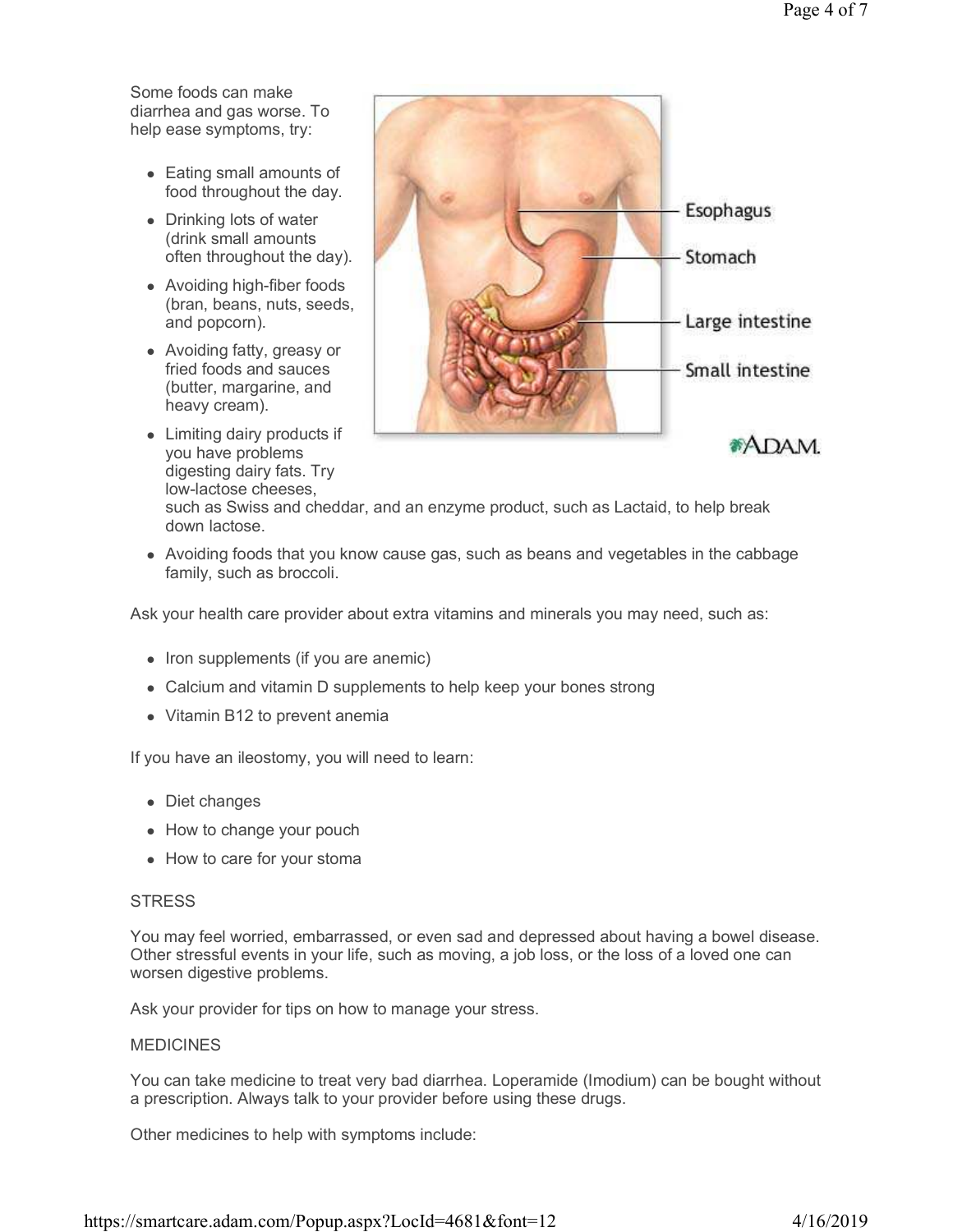- Fiber supplements, such as psyllium powder (Metamucil) or methylcellulose (Citrucel). Ask your provider before taking these products or laxatives.
- Acetaminophen (Tylenol) for mild pain. Avoid drugs such as aspirin, ibuprofen (Advil, Motrin), or naproxen (Aleve, Naprosyn) which can make your symptoms worse.

Your provider may also prescribe medicines to help control Crohn disease:

- Aminosalicylates (5-ASAs), medicines that help control mild to moderate symptoms. Some forms of the drug are taken by mouth, and others must be given rectally.
- Corticosteroids, such as prednisone, treat moderate to severe Crohn disease. They may be taken by mouth or inserted into the rectum.
- Medicines that quiet the immune system's reaction.
- Antibiotics to treat abscesses or fistulas.
- Immunosuppressive drugs such as Imuran, 6-MP, and others to avoid long-term use of corticosteroids.
- Biologic therapy may be used for severe Crohn disease that does not respond to any other types of medicines.

#### **SURGERY**

Some people with Crohn disease may need surgery to remove a damaged or diseased part of the intestine. In some cases, the entire large intestine is removed, with or without the rectum.

People who have Crohn disease that does not respond to medicines may need surgery to treat problems such as:

- Bleeding
- Failure to grow (in children)
- Fistulas (abnormal connections between the intestines and another area of the body)
- Infections
- Narrowing of the intestine

Surgeries that may be done include:

- Ileostomy
- Removal of part of the large bowel or small bowel
- Removal of the large intestine to the rectum
- Removal of the large intestine and most of rectum

## Support Groups

The Crohn's and Colitis Foundation of America offers support groups all over the United States -- www.crohnscolitisfoundation.org

## Outlook (Prognosis)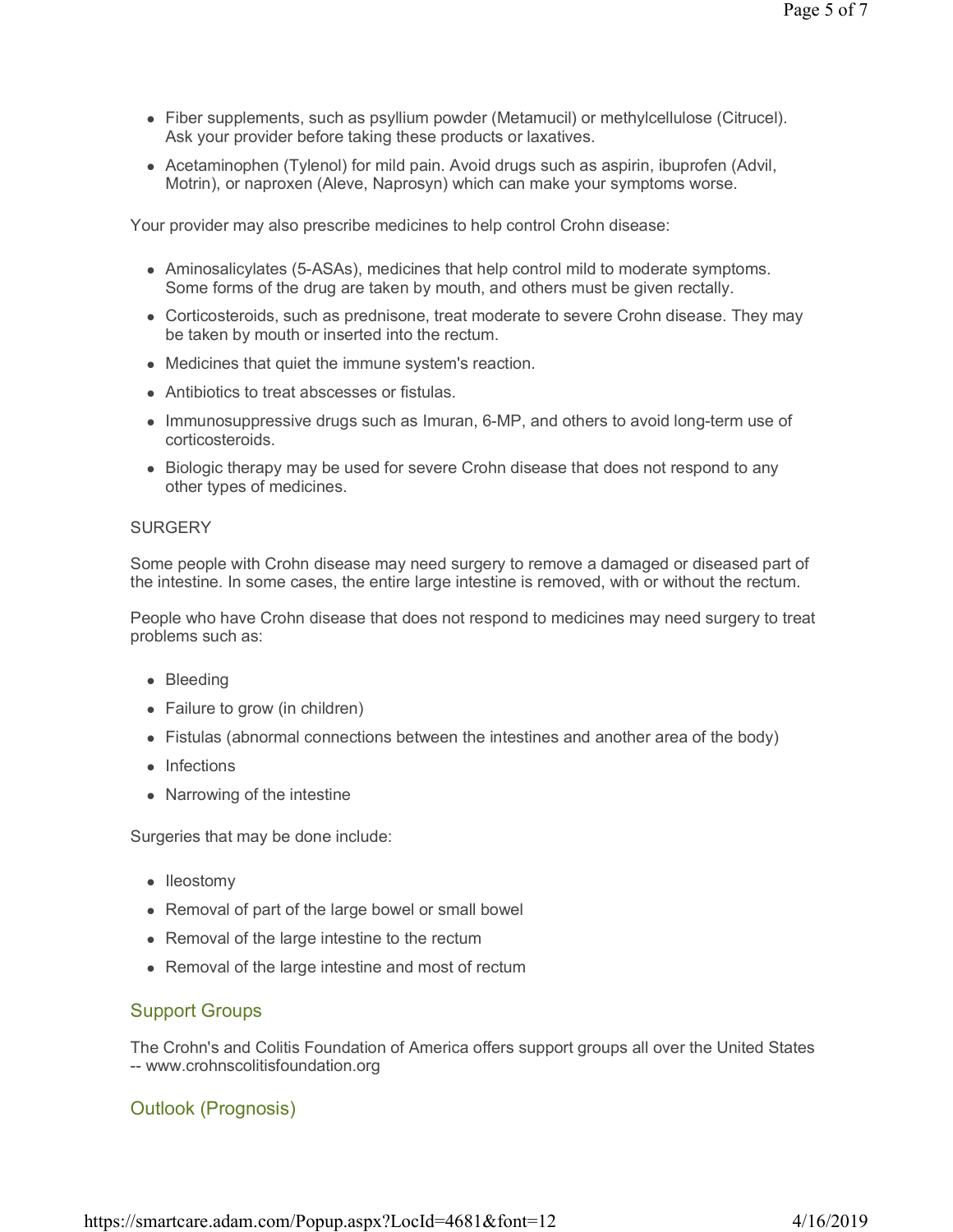There is no cure for Crohn disease. The condition is marked by periods of improvement followed by flare-ups of symptoms. Crohn disease cannot be cured, even with surgery. But the surgical treatment can offer major help.

## Possible Complications

You have more risk for small bowel and colon cancer if you have Crohn disease. Your provider may suggest tests to screen for colon cancer.

Those with more severe Crohn disease may have these problems:

- Abscess or infection in the intestines
- Anemia, a lack of red blood cells
- Bowel blockage
- Fistulas in the bladder, skin, or vagina
- Slow growth and sexual development in children
- Swelling of the joints
- Lack of important nutrients, such as vitamin B12 and iron
- Problems with maintaining a healthy weight
- Swelling of the bile ducts (primary sclerosing cholangitis)

### When to Contact a Medical Professional

Call your provider if you:

- Have very bad abdominal pain
- Cannot control your diarrhea with diet changes and drugs
- Have lost weight, or a child is not gaining weight
- Have rectal bleeding, drainage, or sores
- Have a fever that lasts for more than 2 or 3 days, or a fever higher than  $100.4\textdegree F$  (38 $\textdegree C$ ) without an illness
- Have nausea and vomiting that lasts for more than a day
- Have skin sores that do not heal
- Have joint pain that prevents you from doing your everyday activities
- Have side effects from medicines you are taking for your condition

### Alternative Names

Crohn disease; Inflammatory bowel disease - Crohn disease; Regional enteritis; Ileitis; Granulomatous ileocolitis; IBD - Crohn disease

Review Date: July 09, 2017.

Reviewed By: Michael M. Phillips, MD, Clinical Professor of Medicine, The George Washington University School of Medicine, Washington, DC. Also reviewed by David Zieve, MD, MHA,